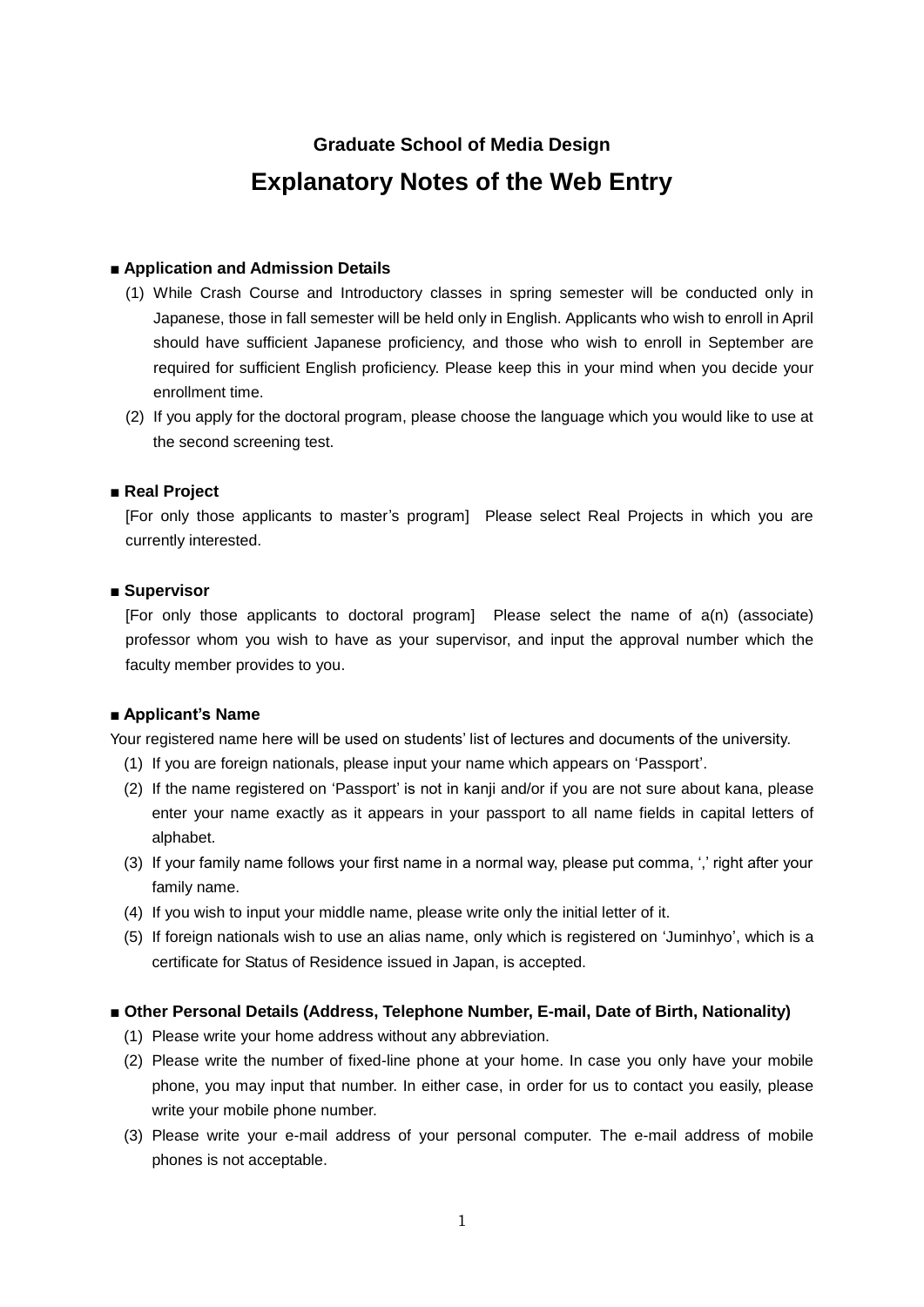- (4) Please input the date of your birth as follows; yyyy/mm/dd
- (5) Please search your nation code and select the number. Only if you are not able to find the appropriate code, you may input 'Nation' of your own.

### **■ Education**

- (1) Please describe your academic background after entrance of an elementary school. If you attended an elementary school in Japan, describe from entrance of the junior high school.
- (2) Please search the university or universities of your (under)graduate school(s) which you graduated or are expected to graduate from. Only if you are not able to find the appropriate code, you may input 'University name' of your own.
- (3) Please input your graduation or graduating year as follows; yyyy/mm/dd
- (4) If you need to write more than two graduated or graduating universities, please click "Add input fields."
- (5) If you are a Keio University student or graduate, please input your last student number when you belong(ed) to Keio University's undergraduate programs or graduate school except Keio University's Correspondence Course and non-degree students.

#### **■ Research Papers**

#### **Bachelor's thesis / Master's thesis**

If you have not decided on the title or theme of your thesis in detail, please describe what kind of research you are going to or have been conduct(ing).

#### ■ **An Organization or a Company You Currently Belong to**

Please write your company or institution which you are working as well as the working period.

#### **■ Employment History**

 Please input period, name of organization, and name of division/section. If you currently belong to the organization, please leave the corresponding ending year and month blank.

#### **■ Language Ability**

- (1) Please select or input your mother tongue.
- (2) If your mother tongue is neither Japanese nor English, please select your proficiency level from 1(elementary) to 5(advanced). Please describe your official language test result as well, if any. Please input the score or achievement of either of them such as Japanese Language Proficiency Test or TOEFL.

#### **■ Skills, Hobbies and Others**

Please describe your skills, hobbies and any other mentions, if any.

#### **■ Tuition to Be Paid by**

Please select a payer of tuition.